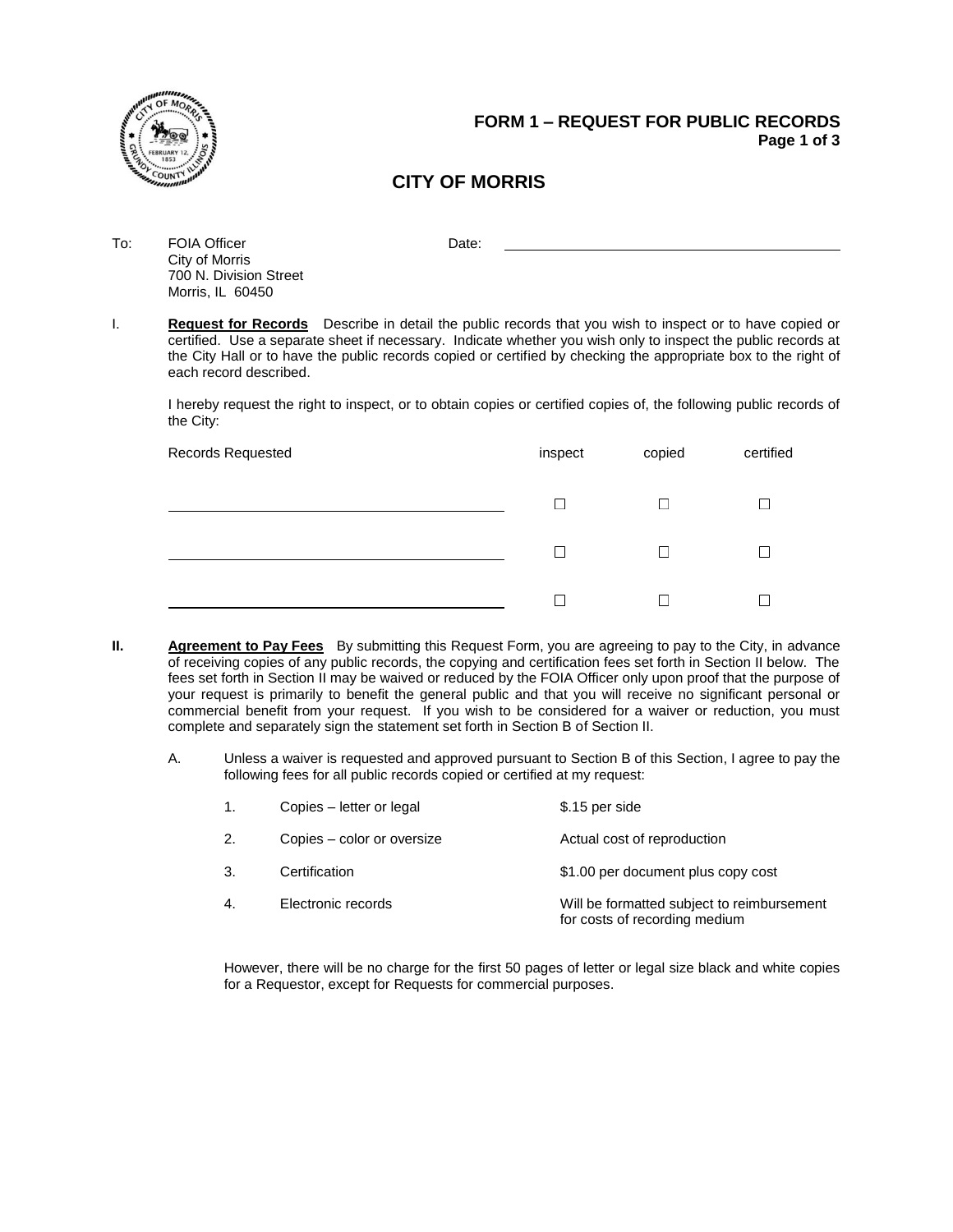### **FORM 1 – REQUEST FOR PUBLIC RECORDS Page 2 of 3**

B. I request a waiver of the fees set forth in Section A of this Section, and, in support of such request, I certify and represent that I will gain no significant personal or commercial benefit from the records requested and that my principal purpose in making this request is to benefit the general public by disseminating information concerning the health, safety, welfare, or legal rights of the general public in the following specific manner:

#### Signature of Requestor

**III. Purpose of Request** Indicate the purposes for which you are requesting the public records identified in Section I.

I am requesting access to the public records identified in Section I for the following purpose:

- $\Box$ Noncommercial Purpose
- $\Box$ Commercial Purpose

A "commercial purpose" is defined under the Act as the use of any part of a public record or records, or information derived from public records, in any form for sale, resale, or solicitation or advertisement for sales or services. Please be advised that misrepresentation of the purpose of a Request is a violation of the Act.

**IV. Request for Mail Delivery** If you wish to request mailing of the requested records, you must complete and separately sign the statement set forth in Section IV.

I request that the City mail to me at the address set forth in section V below copies of all public records responsive to this request. I understand that I will be required to, and do hereby agree to, pay the actual postage for such mailing before the records will be mailed.

Signature of Requestor

**V. Identification of Requestor** You must provide the information requested in Section V.

A. Name of Requestor:

- B. Name of person for whom records are being requested (if not Requestor):
- C. Address for Responses, Decisions, and Communications (include email address is you wish to receive records electronically):

D. Telephone Numbers of Requestor:

Day:\_\_\_\_

Evening: The contract of the contract of the contract of the contract of the contract of the contract of the contract of the contract of the contract of the contract of the contract of the contract of the contract of the c